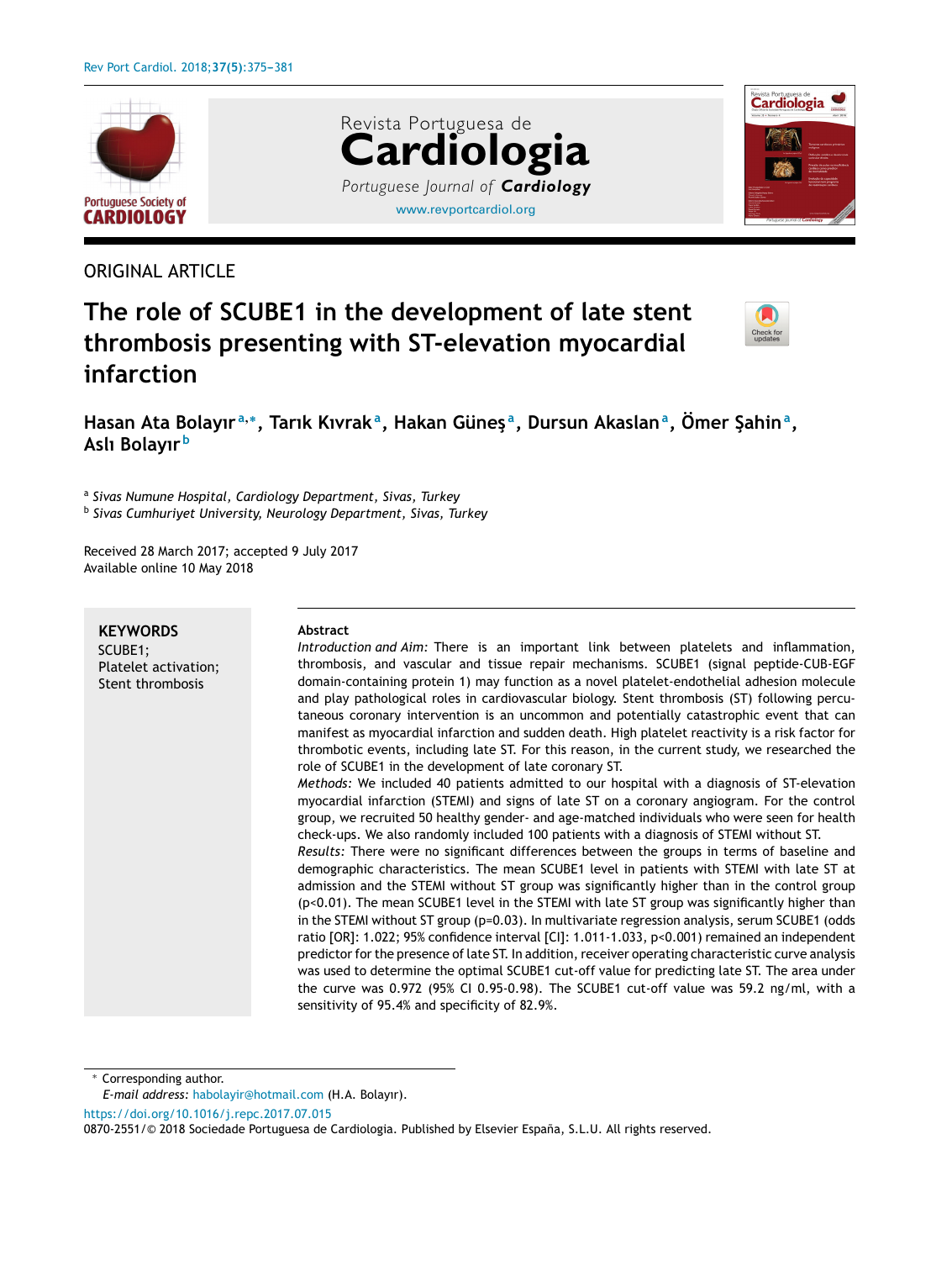*Conclusion:* The present work is the first clinical study to demonstrate that serum SCUBE1 levels are significantly higher in patients with late ST and serum SCUBE1 was an independent predictor for the presence of late ST in our study population.

© 2018 Sociedade Portuguesa de Cardiologia. Published by Elsevier España, S.L.U. All rights reserved.

#### **PALAVRAS-CHAVE** SCUBE1;

Ativacão plaquetária; Trombose de *stent*

#### **O papel do biomarcador SCUBE1 no desenvolvimento da trombose tardia de** *stent* **com apresentac¸ão sob a forma de enfarte do miocárdio com elevac¸ão do segmento ST**

#### **Resumo**

*Introducão e objetivos:* Existe uma ligação importante entre plaquetas e inflamação, trombose e mecanismos de reparac¸ão tecidular e vascular. O biomarcador SCUBE1 [*signal peptide*-CUB (*complement* C1r/C1 s)-EGF (*epidermal growth factor like domain-containing protein 1*)] pode funcionar como uma nova molécula de adesão plaqueta-endotélio e pode ter papéis patológicos na biologia cardiovascular. A trombose de *stent* (TS) no seguimento de uma intervenção coronária percutânea é um evento incomum e potencialmente catastrófico que se pode manifestar como enfarte do miocárdio e morte súbita. A reatividade plaquetária elevada é um fator de risco para eventos trombóticos, inclusive a TS tardia. Por esse motivo, no presente estudo, investigámos o papel do biomarcador SCUBE1 no desenvolvimento da TS tardia nas coronárias. *Métodos:* Incluímos 40 doentes, admitidos no nosso hospital, com diagnóstico de enfarte do miocárdio com elevação do segmento ST (STEMI) e sinais de TS tardia na angiografia coronária. Para o grupo de controlo, reunimos 50 indivíduos saudáveis controlados para género e idade que foram submetidos a exames de rotina. Aleatoriamente incluímos também 100 doentes com diagnóstico de STEMI sem elevação do segmento ST.

Resultados: Não houve diferenças significativas entre os grupos no que se refere aos valores basais e às características demográficas. O nível médio do biomarcador SCUBE1 no grupo com STEMI e com elevação tardia de TS no momento do internamento e do grupo com STEMI sem elevação do segmento ST foi significativamente superior ao do grupo controlo ( $p < 0.01$ ). O nível médio do biomarcador SCUBE1 no grupo de STEMI com TS tardia foi significativamente superior ao do grupo de STEMI sem elevação de ST ( $p = 0.03$ ). Na análise de regressão multivariável, o nível sérico do biomarcador SCUBE1 [odds ratio (OR): 1,022; intervalo de confiança (IC) 95%: 1,011-1,033,  $p < 0,001$ ] permaneceu como um fator preditor independente na presença de TS tardia. Além disso, a análise da curva ROC foi usada para determinar o valor cut-off do biomarcador SCUBE1 aprimorado para diagnóstico de TS tardia. O valor da área sob a curva (ASC) foi 0,972 (intervalo de confiança (IC) 95%: 0,95-0,98). O valor *cut-off* do biomarcador SCUBE1 foi 59,2 ng/ml com uma sensibilidade de 95,4% e uma especificidade de 82,9%.

*Conclusões:* O presente estudo é o primeiro estudo clínico que demonstra que os níveis séricos do biomarcador SCUBE1 são significativamente superiores nos doentes com TS tardia e que o nível sérico do biomarcador SCUBE1 é um fator preditor independente para a presença de TS tardia na população do estudo.

© 2018 Sociedade Portuguesa de Cardiologia. Publicado por Elsevier España, S.L.U. Todos os direitos reservados.

#### **Introduction**

There is an important link between platelets and inflammation, thrombosis, and vascular and tissue repair mechanisms. Proliferative, mitogenic and inflammatory substances are released by activated platelets into the local microenvironment of vascular lesions.<sup>[1](#page-5-0)</sup> Thus, vascular and tissue repair mechanisms are affected and even controlled by activated platelets.

The epidermal growth factor (EGF) superfamily is a group of growth factors, cytokine-like mediators, and extracellular matrix proteins. A new gene for an EGF-related protein was isolated in [2](#page-5-0)002 in developing mice. $2$  This new mammalian gene encodes a protein with a signal peptide at the amino-terminus followed by several EGF (epidermal growth factor)-like repeats and one CUB (complement C1r/C1s) domain at the carboxyl terminus. This gene family was termed SCUBE, standing for signal-peptide-CUB-EGF-like domain-containing proteins. Expression of SCUBE1 (signal peptide-CUB-EGF-like domain-containing protein 1) has been detected in platelet-rich thrombi and in human atherosclerotic lesions. Tu et al. $3$  described experiments revealing that recombinant fragments of SCUBE enhanced platelet aggregation and adhesion. Activated and adherent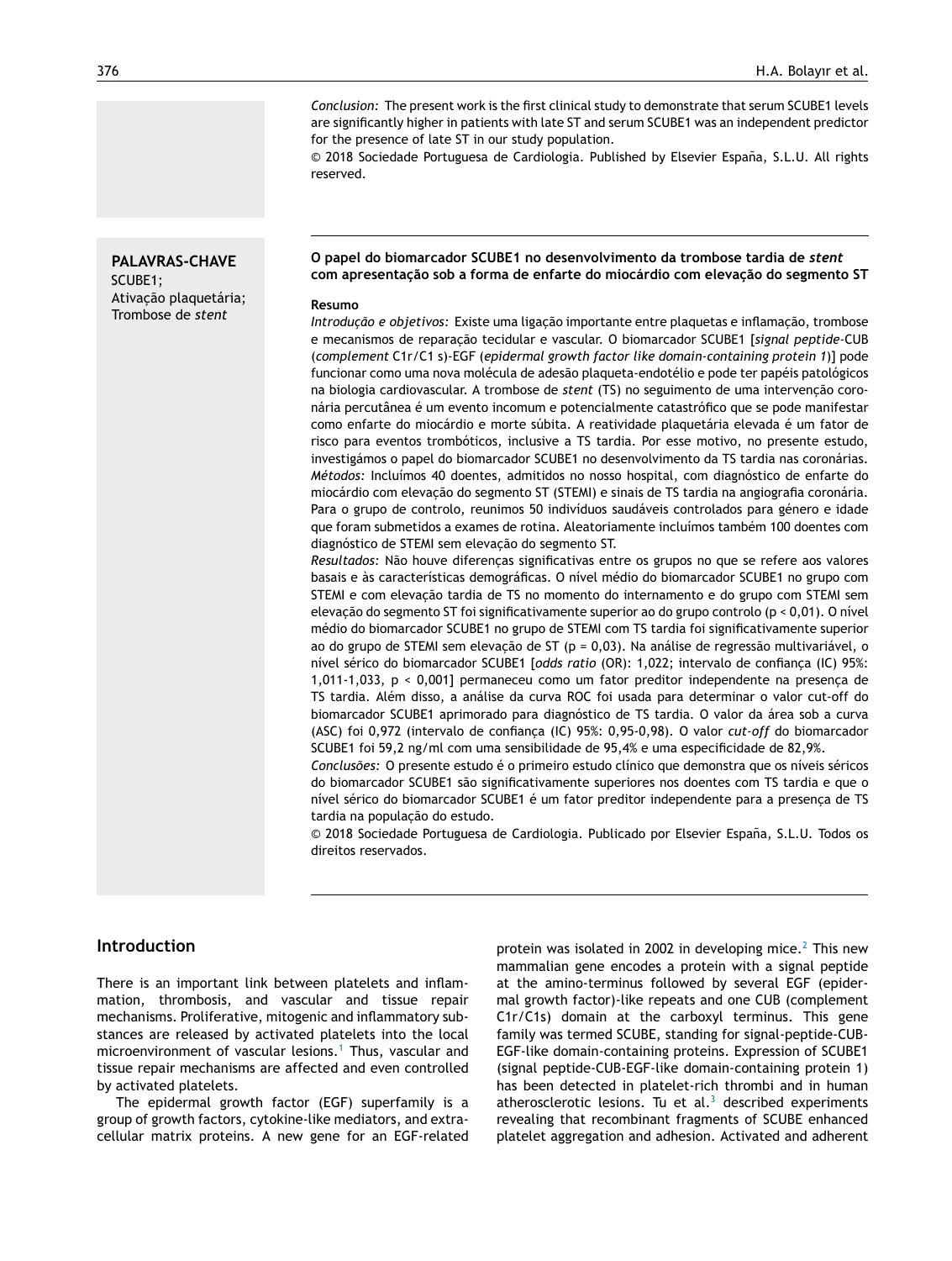platelets release SCUBE1, which adheres to the subendothelial matrix.[4](#page-5-0) Thus, SCUBE1 plays pathological roles in atherothrombosis by functioning as a novel plateletendothelial adhesion molecule. $5-7$  Platelet activation is the most important step in arterial thrombosis, and is accordingly responsible for ischemic complications of acute coronary syndromes (ACS).  $8-10$ 

Coronary stents are the mainstay of percutaneous coronary revascularization procedures, and their use has significantly decreased the rates of acute vessel closure and restenosis. Stent thrombosis (ST) after percutaneous coronary intervention (PCI) is an uncommon and potentially catastrophic event that can manifest as myocardial infarction and sudden death. Platelets play a pivotal role in thrombus formation, including ST, and thus optimal antiplatelet therapy is of critical importance in the prevention of ST. $^7$  $^7$  If the coronary stent is obstructed 30 days or more after implantation, it is termed late ST. Both baremetal stents (BMS) and drug-eluting stents (DES) induce platelet activation, platelet adhesion and thrombus formation; therefore, effective antiplatelet therapy is mandatory for some time after stent implantation. Stents gradually become covered with endothelial cells that do not induce thrombus formation, and the need for platelet inhibition decreases. Cytotoxic drugs are used in patients with DES in order to reduce smooth muscle cell growth after PCI and to inhibit endothelialization. $8$  However, the underlying mechanism of late ST has not yet been fully elucidated.

High platelet reactivity is a risk factor for thrombotic events. For this reason, in this study, we examined the role of SCUBE1 in the development of late coronary ST.

#### **Methods**

This study was approved by the institutional review boards of our hospitals, and written informed consent was obtained from the participants. The investigation conformed to the principles outlined in the Declaration of Helsinki.<sup>[9](#page-6-0)</sup>

#### **Study population**

A total of 40 patients with STEMI who had evidence of late ST on a coronary angiogram were included in our study between March 2015 and December 2016. For the control group, we recruited 50 healthy gender- and age-matched individuals who were visiting the hospital for a health check-up. We also randomly included 100 patients who were admitted to our hospital with a diagnosis of STEMI without ST within the same date range.

#### **Recruitment and exclusion criteria**

STEMI was defined according to the consensus of the American Heart Association/American College of Cardiology. Late ST was defined according to the Academic Research Consor-tium criteria.<sup>[10](#page-6-0)</sup>

The exclusion criteria included significant valvular heart disease, idiopathic cardiomyopathies, any malignancy, rheumatologic and hematologic disease, renal failure (serum creatinine level >2.5 mg/dl) or liver disease (elevated aminotransferases). We also excluded potential mechanical causes of in-stent thrombosis (stent underexpansion, dissection and malapposition).

#### **Plasma SCUBE1 assays**

A full blood count was performed, and routine biochemical and cardiac enzyme assessments were conducted using blood specimens that were collected from the patient and control groups. In addition, 2 cc of blood was collected in citrate tubes from the control group and the study group (at first admission and just before discharge from the hospital) for investigation. Specimens were centrifuged for 15 min at 4000 g at 4°C. One cc of serum was placed in an Eppendorf tube and kept at  $-80^\circ$ C until the assay was performed. Twenty-four hours before SCUBE1 assessment, the Eppendorf tubes were removed and kept at 4 ◦C. Sera were gradually thawed over 24 hours, and SCUBE1 levels were measured after the samples had reached room temperature. An enzyme-linked immunosorbent assay kit was used to determine SCUBE-1 levels according to the manufacturer's instructions. Specimen absorbances were determined on a VersaMax tunable microplate reader (Molecular Devices, Sunnyvale, CA, USA) at a wavelength of 450 nm. The results were expressed in ng/ml.

#### **Stent implantation procedure**

Zotarolimus-eluting DES were deployed to treat in-stent lesions with standard techniques. During the procedure, patients received heparin to maintain an activated clotting time of  $\geq$ 250 s. Heparin was not continued after the coronary stenting procedure. Before stenting, 180 mg of ticagrelor was administered orally to all study patients. If the thrombus burden was very high, intravenous glycoprotein IIb/IIIa inhibitor therapy was administered.

#### **Quantitative coronary angiography analysis**

Two experienced angiographers who were unaware of the study goal analyzed the angiographic results with an online quantitative angiographic analysis system. Percent diameter stenosis, minimal lumen diameter and reference diameter before and after stenting were measured during diastole after intracoronary nitroglycerin administration.

#### **Statistical analysis**

SPSS version 20 (IBM SPSS) was used for the statistical analyses. The data were analyzed using descriptive techniques (mean and standard deviation). In addition, for quantitative data, the independent samples t test was used to compare groups of parameters that exhibited normal distribution, and the paired t test was used to determine the significance of the differences between the two matched groups. Categorical data were expressed as number and percentage. Pearson's chi-square test was used in the analysis of categorical data. The Mann-Whitney U test was used to compare nonparametric variables. We calculated that the enrollment of 140 patients with STEMI (n=40 with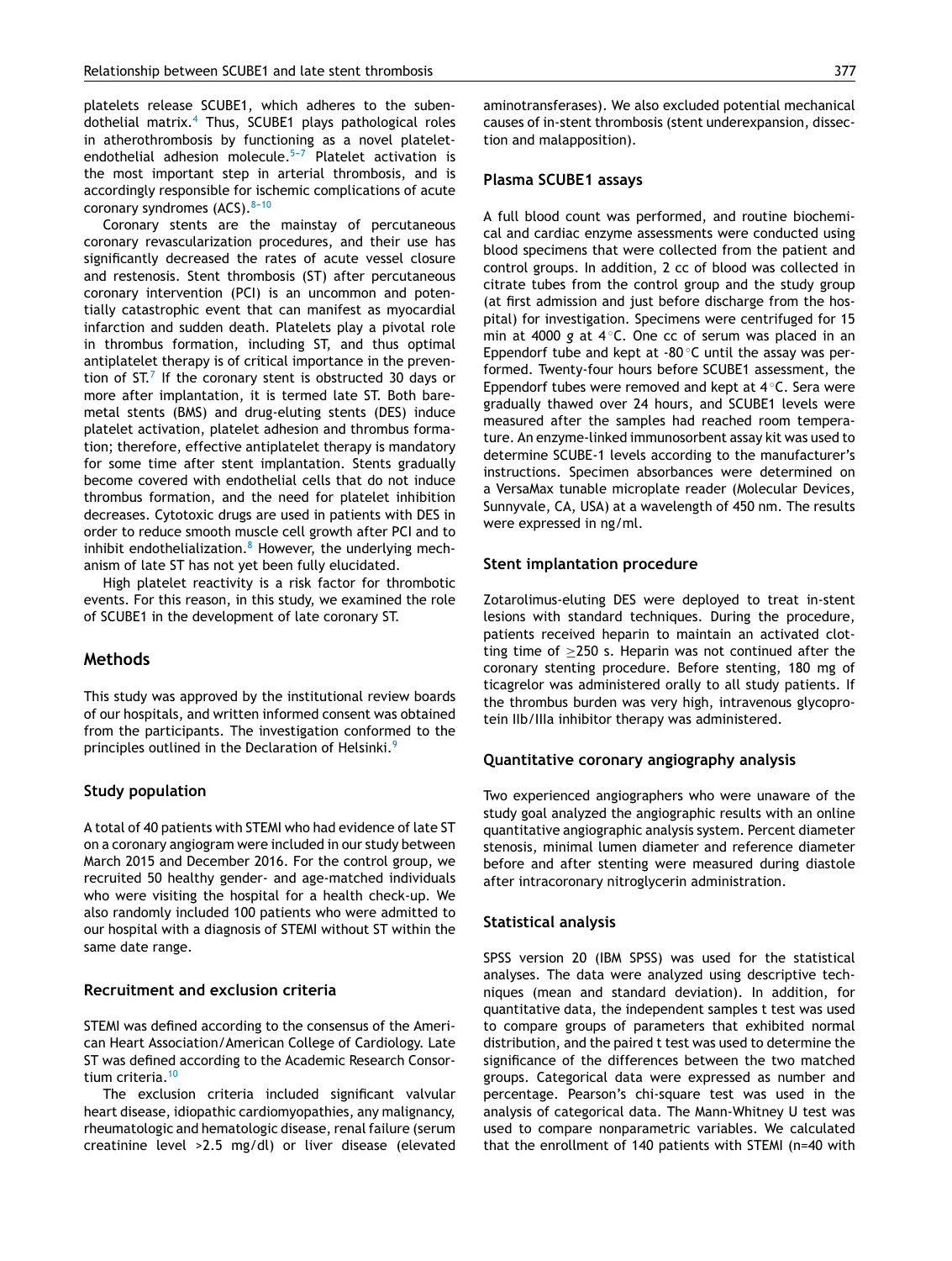late ST and n=100 STEMI without ST) in the study group and 50 individuals in the control group would provide a power of 99.5 for demonstrating a significant difference in SCUBE1 levels between patients with late ST, patients without ST, and control subjects. Receiver operating characteristic (ROC) curve analysis was used to determine the optimal SCUBE1 cut-off value for predicting late ST after primary PCI among patients with STEMI. Independent predictors for the presence of late ST were analyzed using logistic regression analysis. Possible confounding factors were tested using univariate regression analysis, and confounders with a p value of <0.25 were tested using multivariate logistic regression analysis. A p value of less than 0.05 was considered to be statistically significant.

#### **Results**

The baseline characteristics and laboratory parameters of patients and control subjects are shown in Table 1. There were no significant differences between groups in terms of age, gender, hypertension, diabetes, smoking, serum creatinine level or platelet count. There was no clopidogrel use in the control group or the STEMI without ST group. The number of patients who used clopidogrel in the STEMI with late ST group was 28, in whom the mean elapsed time from the deployment of the initial stent that became occluded was 84 days. The other 12 patients in the STEMI with late ST group received clopidogrel treatment for one month after discharge only. The Gensini score of the STEMI without ST

group was  $34\pm8.8$ , and that of the STEMI with late ST group was 36±10.2. The severity of coronary atherosclerosis did not differ between the STEMI groups (p=0.42). Thrombolysis in Myocardial Infarction (TIMI)-3 flow was measured in 32 patients after primary PCI in the STEMI with late ST group. TIMI-1 flow was observed in the other eight patients in this group. TIMI-3 flow was observed in all patients in the STEMI without ST group. The mean stent length in the STEMI with late ST group was  $38\pm6.2$  mm, and that in the STEMI without ST group was  $34\pm3.2$  (p=0.34). Bifurcation stents were not used in any group. Glycoprotein IIb/IIIa inhibitors were administered to 28 subjects in the STEMI with late ST group after revascularization because of high thrombus burden.

The mean SCUBE1 level was  $30\pm7.4$  ng/ml among the control subjects,  $48.2 \pm 8.9$  ng/ml in the STEMI without ST group and 67.6 $\pm$ 6.9 ng/ml at admission and 50 $\pm$ 7.6 ng/ml at hospital discharge in the STEMI with late ST group ([Figure](#page-4-0) 1).

The mean SCUBE1 levels in the STEMI with late ST group at admission and in the STEMI without ST group were significantly higher than in the control group (p<0.01). The mean SCUBE1 level in the STEMI with late ST group was significantly higher than that of the STEMI without ST group (p=0.03). The mean SCUBE1 level in the STEMI with late ST group at discharge was significantly lower than that of the STEMI with late ST group at admission (p=0.04). The mean SCUBE-1 level of patients who had TIMI-1 flow after primary PCI was higher than that of patients who had TIMI-3 flow after primary PCI at discharge from the hospital in the STEMI with late ST group (66.1±4.4 ng/ml, 46±3.9 ng/ml, p=0.02) [\(Table](#page-4-0) 2).

| Baseline characteristics and laboratory test results of the study population.<br>Table 1 |                  |                      |                   |           |  |  |
|------------------------------------------------------------------------------------------|------------------|----------------------|-------------------|-----------|--|--|
| Parameters                                                                               | Controls (n=50)  | <b>STEMI</b> without | <b>STEMI</b> with | p         |  |  |
|                                                                                          |                  | $ST(n=100)$          | ST $(n=40)$       |           |  |  |
| Age, years                                                                               | $62 \pm 6.4$     | $60 + 3.3$           | $64 + 4.7$        | <b>NS</b> |  |  |
| Female/male                                                                              | 24/26            | 48/52                | 19/23             | <b>NS</b> |  |  |
| BMI, $\text{kg/m}^2$                                                                     | $28.0 + 4.2$     | $29.6 \pm 3.9$       | $30.1 \pm 4.4$    | <b>NS</b> |  |  |
| Glucose, mg/dl                                                                           | $88.5 \pm 5.4$   | $90.3 \pm 6.5$       | $92.4 \pm 3.7$    | <b>NS</b> |  |  |
| BUN, mg/dl                                                                               | $12.0(9-19)$     | $14.0(6-26)$         | $14.0(9-29)$      | <b>NS</b> |  |  |
| Creatinine, mg/dl                                                                        | $0.7(0.5-1.1)$   | $0.7(0.5-1.2)$       | 0.8               | <b>NS</b> |  |  |
|                                                                                          |                  |                      | $(0.5-1.4)$       |           |  |  |
| Uric acid, mg/dl                                                                         | $7.7 \pm 1.0$    | $7.5 \pm 1.1$        | $7.4 \pm 1.3$     | <b>NS</b> |  |  |
| TC, mg/dl                                                                                | 240 (124-312)    | 288 (196-374)        | 280               | <b>NS</b> |  |  |
|                                                                                          |                  |                      | $(190-380)$       |           |  |  |
| TG, mg/dl                                                                                | 173.7±100.2      | $181.4 \pm 60.3$     | $181.4 \pm 61.5$  | <b>NS</b> |  |  |
| HDL, mg/dl                                                                               | $45.3 \pm 11.1$  | $46.5 \pm 11.6$      | $44.5 \pm 11.2$   | <b>NS</b> |  |  |
| LDL, mg/dl                                                                               | $151.2 \pm 43.5$ | $170.4 \pm 27.3$     | $168.4 \pm 21.9$  | <b>NS</b> |  |  |
| hs-CRP, mg/dl                                                                            | $0.3(0-0.8)$     | $0.4(0-2.0)$         | $0.4(0-2.0)$      | <b>NS</b> |  |  |
| Hb, g/dl                                                                                 | $13.4 \pm 1.0$   | $13.1 \pm 1.0$       | $13.7 \pm 2.0$    | <b>NS</b> |  |  |
| Platelets, $\times 10^3/\mu l$                                                           | 247.4±54.0       | 253.9±52.5           | 250.9 ±47.5       | <b>NS</b> |  |  |
| Diabetes, n                                                                              | 14               | 29                   | 15                | <b>NS</b> |  |  |
| Smoking, n                                                                               | 26               | 49                   | 27                | <b>NS</b> |  |  |
| Hypertension, n                                                                          | 28               | 54                   | 21                | <b>NS</b> |  |  |
| Mean Gensini score                                                                       |                  | $34\pm8.8$           | $36 \pm 7.2$      | <b>NS</b> |  |  |
| Mean stent length, mm                                                                    |                  | $29 + 4.8$           | 30±6.2            | <b>NS</b> |  |  |
| <b>Bifurcation stenting</b>                                                              |                  |                      |                   |           |  |  |

Values are mean  $\pm$  SD or median (min-max).

BMI: body mass index; BUN: blood urea nitrogen; Hb: hemoglobin; HDL: high-density lipoprotein cholesterol; hs-CRP: high-sensitivity C-reactive protein; LDL: low-density cholesterol; ST: stent thrombosis; STEMI: ST-elevation myocardial infarction; TC: total cholesterol; TG: triglycerides.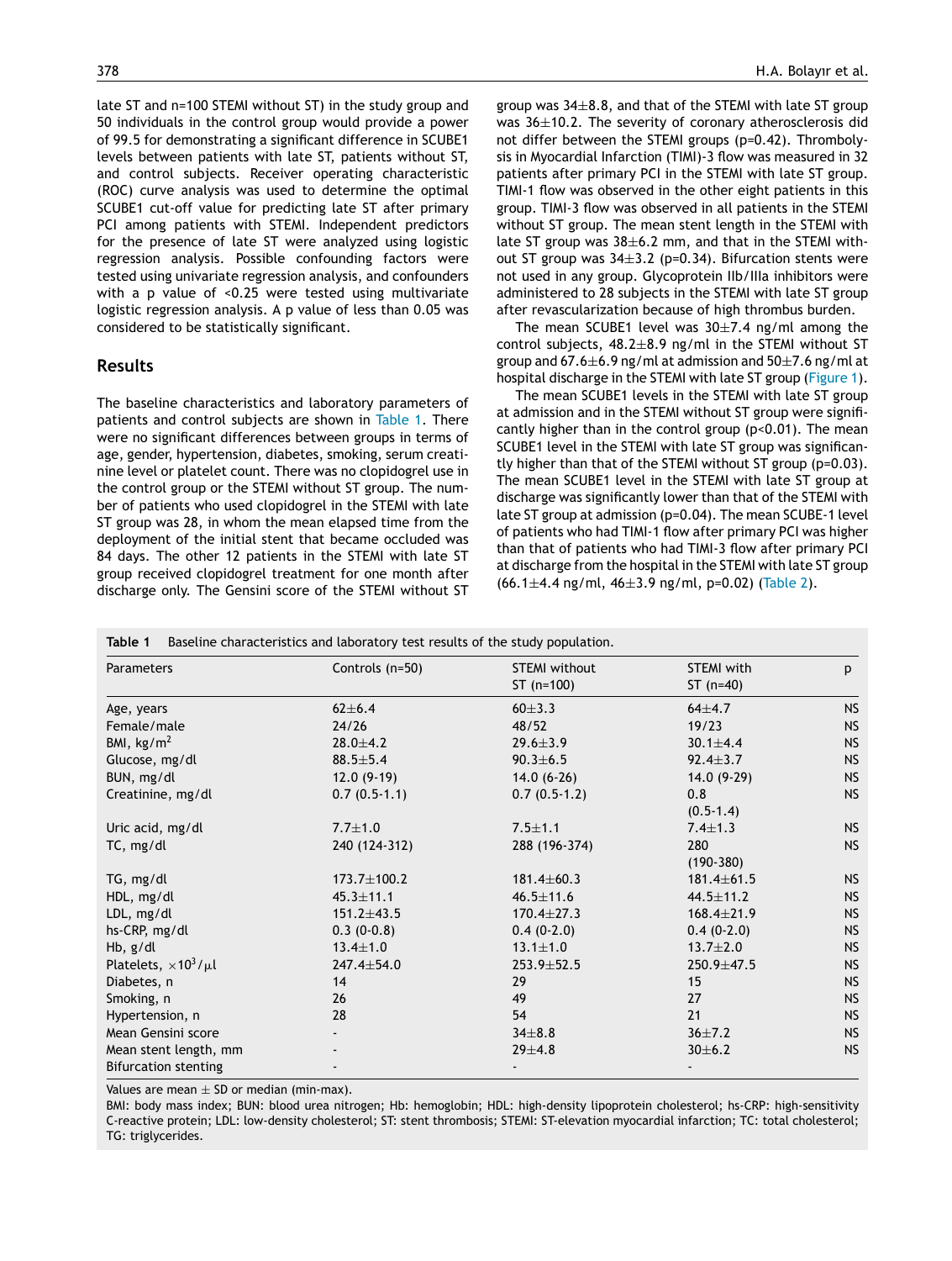<span id="page-4-0"></span>**Table 2** Comparisons of mean SCUBE1 levels between the groups.

| Level in control group $(30\pm7.4 \text{ ng/ml})$                                                | Level in STEMI patients without ST $(48.2 \pm 8.9)$<br>ng/ml)                                 | p<0.01   |
|--------------------------------------------------------------------------------------------------|-----------------------------------------------------------------------------------------------|----------|
| Level in control group $(30\pm7.4 \text{ ng/ml})$                                                | Level at admission in STEMI patients with late ST<br>$(67.6 \pm 6.9 \text{ ng/ml})$           | p<0.01   |
| Level at admission in STEMI patients with late ST<br>$(67.6 \pm 6.9 \text{ ng/ml})$              | Level in STEMI patients without ST $(48.2 \pm 8.9)$<br>ng/ml)                                 | $p=0.03$ |
| Level at admission in STEMI patients with late ST<br>$(67.6 \pm 6.9 \text{ ng/ml})$              | Level in STEMI patients with late ST at discharge<br>$(50\pm7.6 \text{ ng/ml})$               | $p=0.04$ |
| Level in STEMI patients with late ST and TIMI-1<br>flow after primary PCI (66.1 $\pm$ 4.4 ng/ml) | Level in STEMI patients with late ST and TIMI-3<br>flow after primary PCI ( $46\pm3.9$ ng/ml) | $p=0.02$ |

PCI: percutaneous coronary intervention; ST: stent thrombosis; STEMI: ST-elevation myocardial infarction; TIMI: Thrombolysis in Myocardial Infarction.



**Figure 1** Comparison of SCUBE1 levels between the groups. ST: stent thrombosis; STEMI: ST-elevation myocardial infarction.

Univariate regression analysis showed that age and hemoglobin, platelet count, high-sensitivity C-reactive protein and SCUBE1 levels were possible confounding factors for the presence of late ST. In multivariate regression analysis, serum SCUBE1 (odds ratio [OR]: 1.022; 95% confidence interval [CI]: 1.011-1.033, p<0.001) remained an independent predictor for the presence of late ST (Table 3). In addition, ROC curve analysis was used to determine the optimal SCUBE1 cut-off value for predicting late ST. The area under the curve was calculated as 0.972 (95% CI 0.95-0.98). The optimal SCUBE1 cut-off value was 59.2 ng/ml, with a sensitivity of 95.4% and specificity of 82.9% (Figure 2).



**Figure 2** Receiver operating characteristic (ROC) curve of SCUBE1 and late ST. CI: confidence interval.

### **Discussion**

The major findings of our study are as follows: (i) to the best of our knowledge, the present work is the first clinical study to show a graded relationship between late ST development and serum SCUBE1 level; (ii) for the first time, SCUBE1 was found to be an independent predictor for the presence of late ST.

SCUBE1 plays important roles in cardiovascular biology by activating platelets.<sup>[4](#page-5-0)</sup> SCUBE1 deposition has been immunohistochemically determined in the subendothelial matrix

|                  | Univariate                                                                            |         | Multivariate           |         |
|------------------|---------------------------------------------------------------------------------------|---------|------------------------|---------|
| Variable         | OR (95% CI)                                                                           | p       | OR (95% CI)            | p       |
| Age              | 1.027 (0.991-1.064)                                                                   | 0.140   | 1.018 (0.977-1.062)    | 0.388   |
| Hemoglobin       | $0.831(0.631-1.094)$                                                                  | 0.187   | $0.940(0.666 - 1.328)$ | 0.727   |
| <b>Platelets</b> | 1.004 (0.999-1.008)                                                                   | 0.141   | 1.001 (0.995-1.007)    | 0.672   |
| hs-CRP           | 1.183 (0.943-1.484)                                                                   | 0.146   | 1.039 (0.774-1.394)    | 0.800   |
| SCUBE1           | 1.029 (1.019-1.039)                                                                   | < 0.001 | 1.022 (1.011-1.033)    | < 0.001 |
|                  | CI: confidence interval; hs-CRP: high-sensitivity C-reactive protein; OR: odds ratio. |         |                        |         |

**Table 3** Univariate and multivariate logistic regression analysis revealing independent predictors of late stent thrombosis.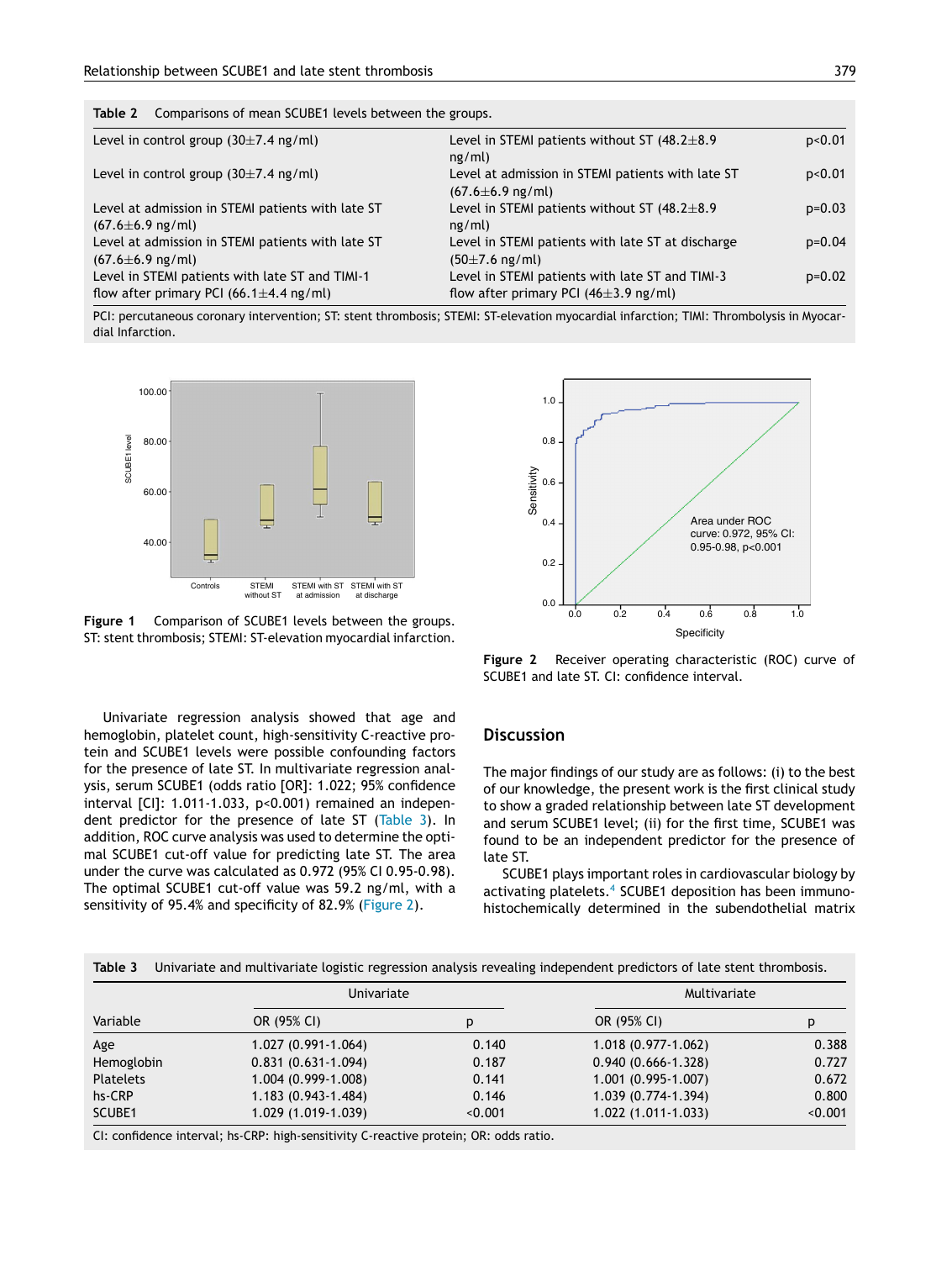<span id="page-5-0"></span>of advanced atherosclerotic lesions in humans. EGF-like repeats are responsible for adhesion.<sup>4</sup> Platelet activation and aggregation are well recognized as primary reactions in arterial thrombosis and are thus involved in the ischemic complications of  $ACS<sub>0</sub>$ <sup>6,7</sup> ACS are initiated by plaque rupture or erosion, with subsequent platelet activation and thrombus formation. The role of platelet activation in the pathogenesis of this atherothrombotic complication is shown by the importance of antiplatelet drugs in the management of ACS.[9,10](#page-6-0)

Coronary stents are the mainstay of percutaneous coronary revascularization procedures, and their use has significantly decreased the rates of acute vessel closure and restenosis. ST after PCI is an uncommon and potentially catastrophic event that can manifest as myocardial infarction and sudden death. The optimization of stent implantation and dual antiplatelet therapy have markedly reduced the occurrence of this complication.<sup>[11](#page-6-0)</sup> DES were introduced into clinical practice to reduce the rates of restenosis that were observed with the use of BMS for the treatment of coronary artery disease.<sup>[12](#page-6-0)</sup>

However, despite the promising results, concerns have been raised regarding the potentially increased risk of late ST, which is thought to be a consequence of delayed endothelialization.<sup>[13](#page-6-0)</sup> A number of studies have assessed the incidence of ST, most reporting a figure of 0.5-2%. Although a quantitatively minor problem, ST has a major clinical impact due to the high risk of myocardial infarction and death. The case fatality rate of ST has been reported to be as high as  $45\%$ .<sup>[13](#page-6-0)</sup> Delayed endothelial coverage, persistent fibrin deposition and ongoing vessel inflammation are associated with ST >30 days after stent implantation. Reendothelialization after stent implantation is significantly delayed in patients with DES compared with BMS and is likely responsible for the higher rates of late ST associated with first-generation DES.<sup>[14](#page-6-0)</sup> Stent malapposition is defined as a lack of contact between the stent struts and the underlying arterial wall intima (despite full stent expansion at its nominal diameter). Late stent malapposition is typically the result of positive vessel wall remodeling (i.e., outward arterial wall expansion away from the stent struts that were well apposed at the time of implantation); this occurs more often in patients with DES than in those with BMS and has been associated with late ST.

Finally, neoatherosclerotic plaques can develop in the neointima within previously stented areas; these plaques may rupture and lead to ST.<sup>[14](#page-6-0)</sup> Neoatherosclerotic plaques have been observed in patients with BMS and DES. However, pathological evidence suggests that neoatherosclerosis may develop earlier in DES.<sup>[15](#page-6-0)</sup> Its development appears to be similar in patients with first- and second-generation DES.<sup>[16](#page-6-0)</sup>

A study of 985 patients who underwent primary angioplasty for STEMI, including 102 patients with confirmed ST, demonstrated a higher occurrence of in-hospital death or recurrent myocardial infarction in patients who presented with ST compared with those presenting with STEMI sec-ondary to a de novo lesion.<sup>[17](#page-6-0)</sup> Additionally, in patients with STEMI and ST, there was a higher thrombus burden, more frequent distal embolization and fewer successful results from PCI.[18](#page-6-0)

Platelets play a pivotal role in thrombus formation, including ST, and so optimal antiplatelet therapy is of critical

importance in the prevention of  $ST<sup>7</sup>$  High platelet reac-tivity is a risk factor for thrombotic events. Dai et al.<sup>[19](#page-6-0)</sup> demonstrated the role of SCUBE1 in patients with ACS and acute ischemic stroke. According to Wu et al.,  $20$  plasma SCUBE1 appears to be redundant for baseline hemostasis but constitutes an important platelet adhesive system in pathological thrombosis. In their study, genetic loss or inhibition of plasma SCUBE1 protected mice against fatal thromboembolism and had a modest effect on bleeding. Hence, targeting plasma SCUBE1 could be a novel therapeutic strategy to prevent thrombosis.

Similarly, we found that SCUBE1 levels were very high in the study population at admission compared with control subjects (p<0.01). We also found that the mean SCUBE1 level in STEMI patients with late ST was significantly higher than in those with STEMI without ST (p=0.03). After coronary stent implantation and antiplatelet therapy, SCUBE1 levels decreased significantly (p=0.04). Mean SCUBE1 levels were high at hospital discharge because of eight patients in the STEMI with ST group who had TIMI1 flow on the coronary angiogram after primary PCI.

Our study results are consistent with findings from previous studies. We demonstrated for the first time a graded relationship between serum SCUBE1 level and late ST development. In multivariate regression analysis, serum SCUBE1 level was found to be a significant and independent predictor for the presence of late coronary ST.

#### **Limitations of the study**

First, our study population was small, and there is thus a need for future studies with larger sample sizes. Second, we had insufficient data regarding the types of stents that were completely occluded in the STEMI with late ST group.

## **Conflicts of interest**

The authors have no conflicts of interest to declare.

#### **References**

- 1. [Gawaz](http://refhub.elsevier.com/S0870-2551(17)30257-3/sbref0115) [M,](http://refhub.elsevier.com/S0870-2551(17)30257-3/sbref0115) [Langer](http://refhub.elsevier.com/S0870-2551(17)30257-3/sbref0115) [H,](http://refhub.elsevier.com/S0870-2551(17)30257-3/sbref0115) [May](http://refhub.elsevier.com/S0870-2551(17)30257-3/sbref0115) [AE.](http://refhub.elsevier.com/S0870-2551(17)30257-3/sbref0115) [Platelets](http://refhub.elsevier.com/S0870-2551(17)30257-3/sbref0115) [in](http://refhub.elsevier.com/S0870-2551(17)30257-3/sbref0115) [inflammation](http://refhub.elsevier.com/S0870-2551(17)30257-3/sbref0115) [and](http://refhub.elsevier.com/S0870-2551(17)30257-3/sbref0115) [atherogenesis.](http://refhub.elsevier.com/S0870-2551(17)30257-3/sbref0115) [J](http://refhub.elsevier.com/S0870-2551(17)30257-3/sbref0115) [Clin](http://refhub.elsevier.com/S0870-2551(17)30257-3/sbref0115) [Invest.](http://refhub.elsevier.com/S0870-2551(17)30257-3/sbref0115) 2005;115:3378-84.
- 2. [Wu](http://refhub.elsevier.com/S0870-2551(17)30257-3/sbref0120) [BT,](http://refhub.elsevier.com/S0870-2551(17)30257-3/sbref0120) [Su](http://refhub.elsevier.com/S0870-2551(17)30257-3/sbref0120) [YH,](http://refhub.elsevier.com/S0870-2551(17)30257-3/sbref0120) [Tsai](http://refhub.elsevier.com/S0870-2551(17)30257-3/sbref0120) [MT,](http://refhub.elsevier.com/S0870-2551(17)30257-3/sbref0120) [et](http://refhub.elsevier.com/S0870-2551(17)30257-3/sbref0120) [al.](http://refhub.elsevier.com/S0870-2551(17)30257-3/sbref0120) [A](http://refhub.elsevier.com/S0870-2551(17)30257-3/sbref0120) [novel](http://refhub.elsevier.com/S0870-2551(17)30257-3/sbref0120) [secreted,](http://refhub.elsevier.com/S0870-2551(17)30257-3/sbref0120) [cell](http://refhub.elsevier.com/S0870-2551(17)30257-3/sbref0120) [surface](http://refhub.elsevier.com/S0870-2551(17)30257-3/sbref0120) [glycoprotein](http://refhub.elsevier.com/S0870-2551(17)30257-3/sbref0120) [containing](http://refhub.elsevier.com/S0870-2551(17)30257-3/sbref0120) [multiple](http://refhub.elsevier.com/S0870-2551(17)30257-3/sbref0120) [epidermal](http://refhub.elsevier.com/S0870-2551(17)30257-3/sbref0120) [growth](http://refhub.elsevier.com/S0870-2551(17)30257-3/sbref0120) [factor-like](http://refhub.elsevier.com/S0870-2551(17)30257-3/sbref0120) [repeats](http://refhub.elsevier.com/S0870-2551(17)30257-3/sbref0120) [and](http://refhub.elsevier.com/S0870-2551(17)30257-3/sbref0120) [one](http://refhub.elsevier.com/S0870-2551(17)30257-3/sbref0120) [CUB](http://refhub.elsevier.com/S0870-2551(17)30257-3/sbref0120) [domain](http://refhub.elsevier.com/S0870-2551(17)30257-3/sbref0120) [is](http://refhub.elsevier.com/S0870-2551(17)30257-3/sbref0120) [highly](http://refhub.elsevier.com/S0870-2551(17)30257-3/sbref0120) [expressed](http://refhub.elsevier.com/S0870-2551(17)30257-3/sbref0120) [in](http://refhub.elsevier.com/S0870-2551(17)30257-3/sbref0120) [primary](http://refhub.elsevier.com/S0870-2551(17)30257-3/sbref0120) [osteoblasts](http://refhub.elsevier.com/S0870-2551(17)30257-3/sbref0120) [and](http://refhub.elsevier.com/S0870-2551(17)30257-3/sbref0120) [bones.](http://refhub.elsevier.com/S0870-2551(17)30257-3/sbref0120) [J](http://refhub.elsevier.com/S0870-2551(17)30257-3/sbref0120) [Biol](http://refhub.elsevier.com/S0870-2551(17)30257-3/sbref0120) [Chem.](http://refhub.elsevier.com/S0870-2551(17)30257-3/sbref0120) [2004;279:37485](http://refhub.elsevier.com/S0870-2551(17)30257-3/sbref0120)[-90.](http://refhub.elsevier.com/S0870-2551(17)30257-3/sbref0120)
- 3. [Tu](http://refhub.elsevier.com/S0870-2551(17)30257-3/sbref0125) [CF,](http://refhub.elsevier.com/S0870-2551(17)30257-3/sbref0125) [Su](http://refhub.elsevier.com/S0870-2551(17)30257-3/sbref0125) [YH,](http://refhub.elsevier.com/S0870-2551(17)30257-3/sbref0125) [Huang](http://refhub.elsevier.com/S0870-2551(17)30257-3/sbref0125) [Y,](http://refhub.elsevier.com/S0870-2551(17)30257-3/sbref0125) [et](http://refhub.elsevier.com/S0870-2551(17)30257-3/sbref0125) [al.](http://refhub.elsevier.com/S0870-2551(17)30257-3/sbref0125) [Localization](http://refhub.elsevier.com/S0870-2551(17)30257-3/sbref0125) [and](http://refhub.elsevier.com/S0870-2551(17)30257-3/sbref0125) [characterization](http://refhub.elsevier.com/S0870-2551(17)30257-3/sbref0125) [of](http://refhub.elsevier.com/S0870-2551(17)30257-3/sbref0125) [a](http://refhub.elsevier.com/S0870-2551(17)30257-3/sbref0125) [novel](http://refhub.elsevier.com/S0870-2551(17)30257-3/sbref0125) [secreted](http://refhub.elsevier.com/S0870-2551(17)30257-3/sbref0125) [protein](http://refhub.elsevier.com/S0870-2551(17)30257-3/sbref0125) [SCUBE1](http://refhub.elsevier.com/S0870-2551(17)30257-3/sbref0125) [in](http://refhub.elsevier.com/S0870-2551(17)30257-3/sbref0125) [human](http://refhub.elsevier.com/S0870-2551(17)30257-3/sbref0125) [platelets.](http://refhub.elsevier.com/S0870-2551(17)30257-3/sbref0125) [Cardiovasc](http://refhub.elsevier.com/S0870-2551(17)30257-3/sbref0125) [Res.](http://refhub.elsevier.com/S0870-2551(17)30257-3/sbref0125) [2006;71:486-](http://refhub.elsevier.com/S0870-2551(17)30257-3/sbref0125)[95.](http://refhub.elsevier.com/S0870-2551(17)30257-3/sbref0125)
- 4. [Balzar](http://refhub.elsevier.com/S0870-2551(17)30257-3/sbref0130) [M,](http://refhub.elsevier.com/S0870-2551(17)30257-3/sbref0130) [Briaire-de](http://refhub.elsevier.com/S0870-2551(17)30257-3/sbref0130) [Bruijn](http://refhub.elsevier.com/S0870-2551(17)30257-3/sbref0130) [IH,](http://refhub.elsevier.com/S0870-2551(17)30257-3/sbref0130) [Rees-Bakker](http://refhub.elsevier.com/S0870-2551(17)30257-3/sbref0130) [HA,](http://refhub.elsevier.com/S0870-2551(17)30257-3/sbref0130) [et](http://refhub.elsevier.com/S0870-2551(17)30257-3/sbref0130) [al.](http://refhub.elsevier.com/S0870-2551(17)30257-3/sbref0130) [Epider](http://refhub.elsevier.com/S0870-2551(17)30257-3/sbref0130)[mal](http://refhub.elsevier.com/S0870-2551(17)30257-3/sbref0130) [growth](http://refhub.elsevier.com/S0870-2551(17)30257-3/sbref0130) [factor-like](http://refhub.elsevier.com/S0870-2551(17)30257-3/sbref0130) [repeats](http://refhub.elsevier.com/S0870-2551(17)30257-3/sbref0130) [mediate](http://refhub.elsevier.com/S0870-2551(17)30257-3/sbref0130) [lateral](http://refhub.elsevier.com/S0870-2551(17)30257-3/sbref0130) [and](http://refhub.elsevier.com/S0870-2551(17)30257-3/sbref0130) [reciprocal](http://refhub.elsevier.com/S0870-2551(17)30257-3/sbref0130) [interactions](http://refhub.elsevier.com/S0870-2551(17)30257-3/sbref0130) [of](http://refhub.elsevier.com/S0870-2551(17)30257-3/sbref0130) [Ep-CAM](http://refhub.elsevier.com/S0870-2551(17)30257-3/sbref0130) [molecules](http://refhub.elsevier.com/S0870-2551(17)30257-3/sbref0130) [in](http://refhub.elsevier.com/S0870-2551(17)30257-3/sbref0130) [homophilic](http://refhub.elsevier.com/S0870-2551(17)30257-3/sbref0130) [adhesions.](http://refhub.elsevier.com/S0870-2551(17)30257-3/sbref0130) [Mol](http://refhub.elsevier.com/S0870-2551(17)30257-3/sbref0130) [Cell](http://refhub.elsevier.com/S0870-2551(17)30257-3/sbref0130) [Biol.](http://refhub.elsevier.com/S0870-2551(17)30257-3/sbref0130) 2001;21:2570-80.
- 5. [Lindemann](http://refhub.elsevier.com/S0870-2551(17)30257-3/sbref0135) [S,](http://refhub.elsevier.com/S0870-2551(17)30257-3/sbref0135) [Gawaz](http://refhub.elsevier.com/S0870-2551(17)30257-3/sbref0135) [M.](http://refhub.elsevier.com/S0870-2551(17)30257-3/sbref0135) [SCUBE1](http://refhub.elsevier.com/S0870-2551(17)30257-3/sbref0135) [a](http://refhub.elsevier.com/S0870-2551(17)30257-3/sbref0135) [new](http://refhub.elsevier.com/S0870-2551(17)30257-3/sbref0135) [scoop](http://refhub.elsevier.com/S0870-2551(17)30257-3/sbref0135) [in](http://refhub.elsevier.com/S0870-2551(17)30257-3/sbref0135) [vascular](http://refhub.elsevier.com/S0870-2551(17)30257-3/sbref0135) [biol](http://refhub.elsevier.com/S0870-2551(17)30257-3/sbref0135)[ogy?](http://refhub.elsevier.com/S0870-2551(17)30257-3/sbref0135) [Cardiovasc](http://refhub.elsevier.com/S0870-2551(17)30257-3/sbref0135) [Res.](http://refhub.elsevier.com/S0870-2551(17)30257-3/sbref0135) 2006;71:414-5.
- 6. [Heeschen](http://refhub.elsevier.com/S0870-2551(17)30257-3/sbref0140) [C,](http://refhub.elsevier.com/S0870-2551(17)30257-3/sbref0140) [Dimmeler](http://refhub.elsevier.com/S0870-2551(17)30257-3/sbref0140) [S,](http://refhub.elsevier.com/S0870-2551(17)30257-3/sbref0140) [Hamm](http://refhub.elsevier.com/S0870-2551(17)30257-3/sbref0140) [CW,](http://refhub.elsevier.com/S0870-2551(17)30257-3/sbref0140) [et](http://refhub.elsevier.com/S0870-2551(17)30257-3/sbref0140) [al.](http://refhub.elsevier.com/S0870-2551(17)30257-3/sbref0140) [Soluble](http://refhub.elsevier.com/S0870-2551(17)30257-3/sbref0140) [CD40](http://refhub.elsevier.com/S0870-2551(17)30257-3/sbref0140) [ligand](http://refhub.elsevier.com/S0870-2551(17)30257-3/sbref0140) [in](http://refhub.elsevier.com/S0870-2551(17)30257-3/sbref0140) [acute](http://refhub.elsevier.com/S0870-2551(17)30257-3/sbref0140) [coronary](http://refhub.elsevier.com/S0870-2551(17)30257-3/sbref0140) [syndromes.](http://refhub.elsevier.com/S0870-2551(17)30257-3/sbref0140) [N](http://refhub.elsevier.com/S0870-2551(17)30257-3/sbref0140) [Engl](http://refhub.elsevier.com/S0870-2551(17)30257-3/sbref0140) [J](http://refhub.elsevier.com/S0870-2551(17)30257-3/sbref0140) [Med.](http://refhub.elsevier.com/S0870-2551(17)30257-3/sbref0140) 2003;348:1104-11.
- 7. [Jaffe](http://refhub.elsevier.com/S0870-2551(17)30257-3/sbref0145) [R,](http://refhub.elsevier.com/S0870-2551(17)30257-3/sbref0145) [Strauss](http://refhub.elsevier.com/S0870-2551(17)30257-3/sbref0145) [BH.](http://refhub.elsevier.com/S0870-2551(17)30257-3/sbref0145) [Late](http://refhub.elsevier.com/S0870-2551(17)30257-3/sbref0145) [and](http://refhub.elsevier.com/S0870-2551(17)30257-3/sbref0145) [very](http://refhub.elsevier.com/S0870-2551(17)30257-3/sbref0145) [late](http://refhub.elsevier.com/S0870-2551(17)30257-3/sbref0145) [thrombosis](http://refhub.elsevier.com/S0870-2551(17)30257-3/sbref0145) [of](http://refhub.elsevier.com/S0870-2551(17)30257-3/sbref0145) [drug](http://refhub.elsevier.com/S0870-2551(17)30257-3/sbref0145)[eluting](http://refhub.elsevier.com/S0870-2551(17)30257-3/sbref0145) [stents.](http://refhub.elsevier.com/S0870-2551(17)30257-3/sbref0145) [J](http://refhub.elsevier.com/S0870-2551(17)30257-3/sbref0145) [Am](http://refhub.elsevier.com/S0870-2551(17)30257-3/sbref0145) [Coll](http://refhub.elsevier.com/S0870-2551(17)30257-3/sbref0145) [Cardiol.](http://refhub.elsevier.com/S0870-2551(17)30257-3/sbref0145) 2007;50:119-27.